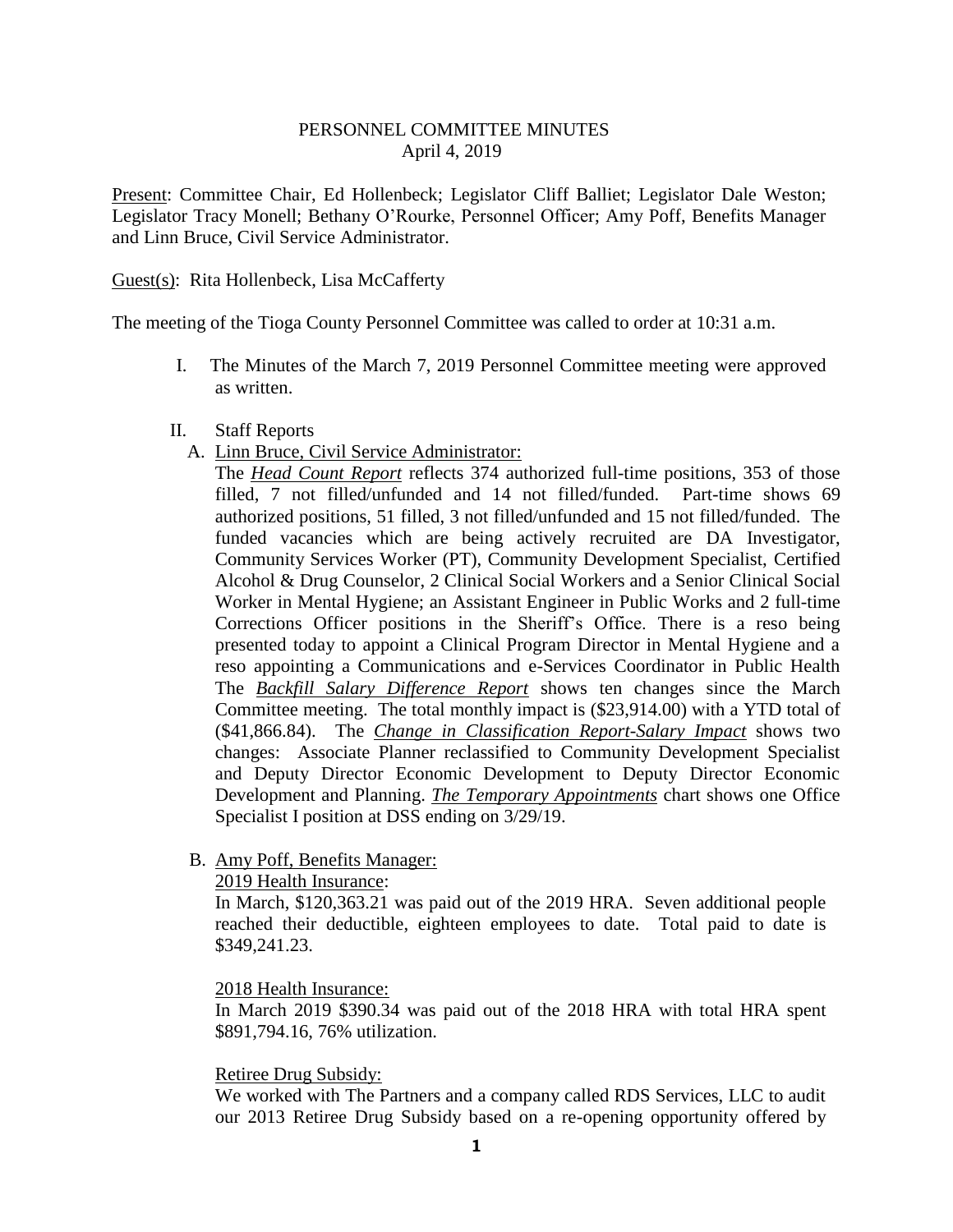Center for Medicare and Medicaid Services. This audit was completed by RDS Services, LLC in March and on March 29, 2019 the Treasurer's Office received \$14,825.36 in additional subsidy. RDS charged \$3,706.34 for their services, so the balance of \$11,119.02 went to the General Fund.

C. Bethany O'Rourke, Personnel Officer

#### Budget Tracking Report:

 The budget tracking report as of April 2, 2019 was displayed for review. So far in 2019 we have collected \$1,835.00 (37.8%) of our projected revenues. We have spent 21.8% of our appropriations.

## III. Old Business:

Employee Recognition Committee: The future of ERC was discussed at the Leaders meeting. The consensus was to do away with the employee of the quarter and year but continue to have Employee Recognition week with pin ceremonies and the luncheon. This will go to the full Legislature this afternoon.

# Former Policy 3 Discussion:

Amy and Bethany are having a conference call with legal counsel tomorrow to discuss the options of changing the policy. Bethany will report back at May's Personnel Committee.

# IV. New Business:

1<sup>st</sup> Quarter Exit Interview Report: The 1<sup>st</sup> quarter exit interview report was distributed for review. Four questionnaires were completed. The results have been distributed to the corresponding Department Heads and Legislative Committee Chairs.

NCEU Negotiation Team: Bethany mentioned that negotiations will be starting up in a couple of months and she is recruiting for negotiating team members from the Legislators. Legislator Hollenbeck volunteered to be on the negotiating team.

# V. Resolutions:

Authorize Appointment of Clinical Program Director (Mental Hygiene): The position of Clinical Program Director became vacant on February 18, 2019 due to an internal promotion. This resolution appoints Catherine Healy to the Clinical Program Director position at an annual, non-union salary of \$68,000 effective on or after April 15, 2019. Ms. Healy's appointment shall be provisional pending the outcome of the civil service exam.

Authorize Appointment of Voting Machine Technician (BOE): A part-time Voting Machine Technician position became vacant on March 30, 2019. This resolution appoints William Leonard to the title of Voting Machine Technician effective retroactive to April 1, 2019 at the established non-union rate of \$16.93 per hour.